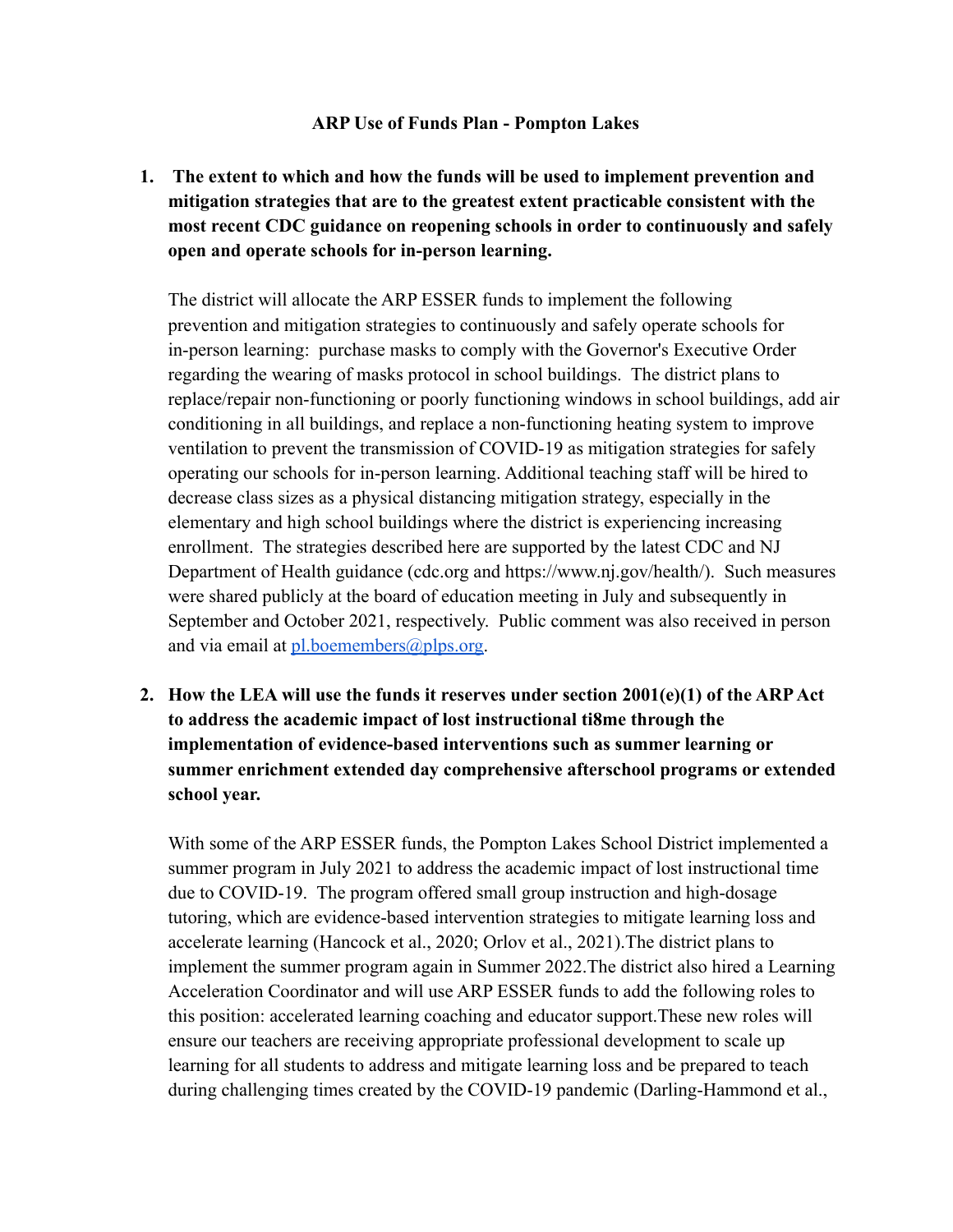2020; Flores, 2020). The district will use ARP ESSER funds to implement an extended school day program for students identified as at-risk by local benchmark and Start Strong assessments. Funds will also be used to scale up learning in STEM for all students by offering extended day enrichment programs in Robotics, coding, and/or Augmented Reality (AR) for K-12 students. During the COVID-19 pandemic, students in STEM courses were challenged and faced unique obstacles for engaging appropriately with the content; however, leveraging technology and adopting certain pedagogical practices in the STEM classroom can enhance instruction and student outcomes (Amunga, 2020; Carmona Reyes et al., 2021). Purchasing necessary STEM supplies will also supplement learning. Students, such as English Language Learners, who may have been disproportionately impacted by the COVID-19 pandemic will be served with the addition of an ESL teacher at the elementary school and a full-time ESL teacher at the high school (Uro et al, 2020). A parent/student survey was administered in June 2021 to gauge the impact of the COVID-19 hybrid learning model on ELLs. Results were used to inform the mitigation strategies being selected for the ARP ESSER grant. ARP ESSER funding is being used to fund these necessary positions.

## **3. How the LEA will spend its remaining ARP ESSER funds consistent with section 2001 (e)(2) of the ARPAct; and,**

Section 2001(e) of ARP specifically authorizes an LEA to use ARP ESSER funds to develop strategies and implement public health protocols including, to the greatest extent practicable, policies in line with guidance from the CDC for the reopening and operation of school facilities to effectively maintain the health and safety of students which includes providing mental health services and supports (https://www.nj.gov/education/esser/arp/). The district plans to use its remaining ARP ESSER funds to increase mental health support staffing and offer professional development to staff for self-care. We currently have a part time Mental Health Counselor for the district. For the 2021-2022 school year, she is spending the majority of her time at the high school and Lincoln School. We are looking to increase the hours of our part time Mental Health Counselor based on risk assessments and Intervention and Referral Services completed. The Mental Health Counselor creates and provides treatment plans for at risk students, sees students weekly and involves parents/guardians in the therapy process as needed and also provides professional development to staff in self-care techniques. The mental health counselor will be using the New Jersey Tiered System of Supports to identify students who require mental health supports especially as they re-enter in-person learning (NJASP Guidance, 2020). Such support will focus on students' social and emotional learning and mental and behavioral health aspects of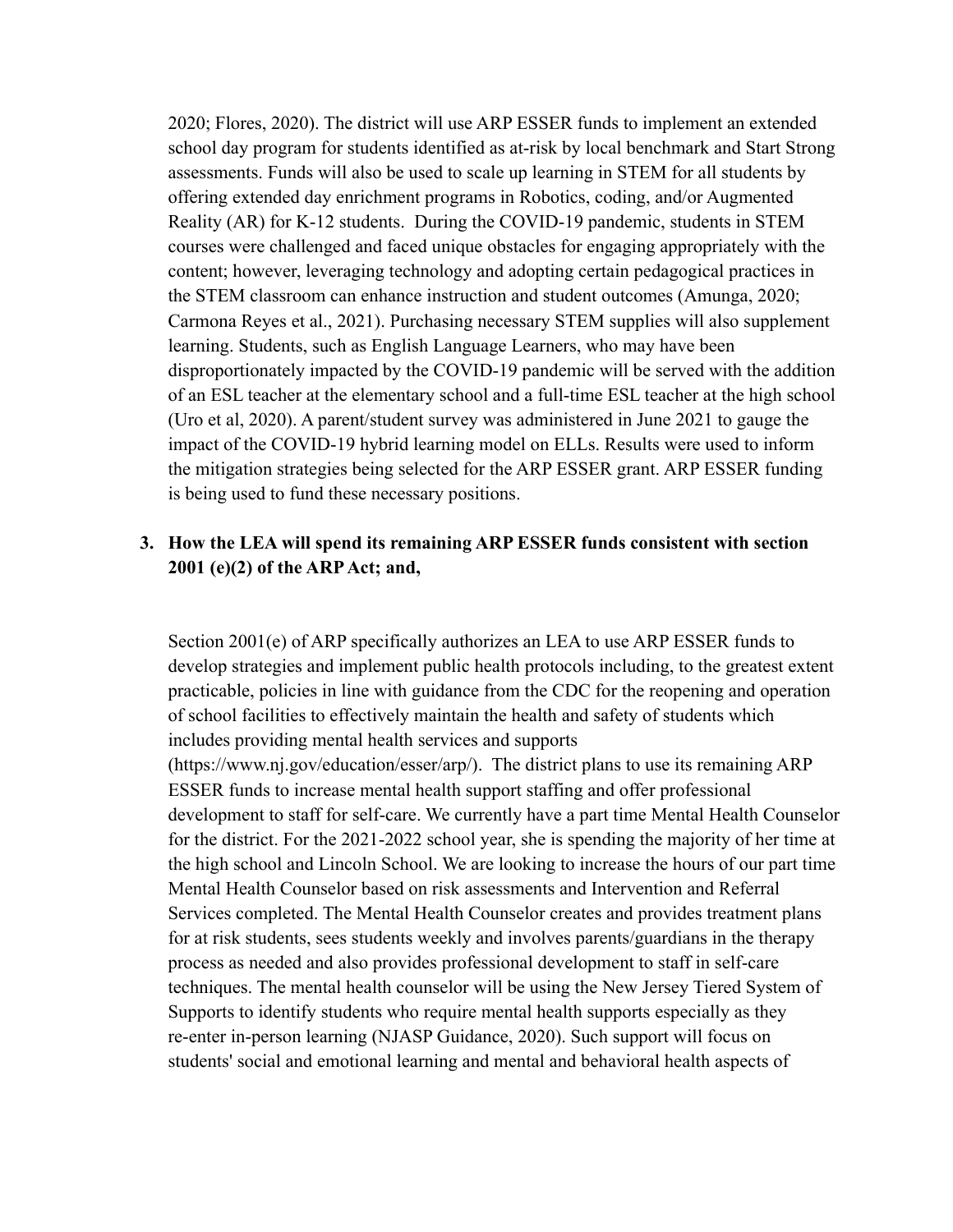school re-entry. Mental health staffing will also utilize the New Jersey School Climate Survey (NJSCS) to identify specific areas of needs for students.

**4. How the LEA will ensure that the interventions it implements, including but not limited to the interventions implemented under section 2001 (e) (1) of the ARPAct to address the academic impact of lost instructional time, will respond to the academic, social, emotional, and mental health needs of all students, and particularly those students disproportionately impacted by the COVID-19 pandemic, including students from low-income families, students of color, English learners, children with disabilities, students experiencing homelessness, children in foster care, and migratory students. Under this requirement, an LEA must engage in meaningful consultation with stakeholders and give the public and opportunity to provide input in the development of its plan. Specifically, an LEA must engage in meaningful consultation with students; families; school and district administrators (including special education administrators); and teachers, principals, school leaders, other educators, school staff, and their unions.**

The district's Learning Acceleration coordinator consults regularly with school administrators, district leaders, specialists, department chairpersons, ESL coordinator, Director and Supervisor of Special Services, Title VI & IX coordinator, Homeless Liaison, ESL Parent Advisory Committee, I & RS teams and the teaching staff including the president of the local teachers' union to implement and maintain district-wide student data protocols and databases (PowerSchool & LinkIt) that track student learning based on local and standardized assessments and identifies areas for intervention. Trends will be identified and shared with appropriate district staff, school board members, caregivers, and students; any changes to the ARP ESSER plan will be informed by this data. This ongoing data assessment will continue to inform and assess mitigation measures presented in the current ARP ESSER grant.

Mental health supports using the NJTSS model will continue to be monitored by the Director of School Counseling, the At-Risk Counselors, the I & RS teams at each school, the Director and Supervisor of Special Services, and the Substance Abuse Counselor in consultation with appropriate district and school leaders and staff. Caregiver- and student-input from surveys and consultations will be considered. Staff members who participate in professional development on self-care with complete a district post-activity survey.

The district presented the Safe Return Plan and sought public comment at the Board of Education meeting on June 8, 2021. Community input such as improving ventilation (e.g. adding air conditioning to selected classrooms) and masking. Due to the Executive Order